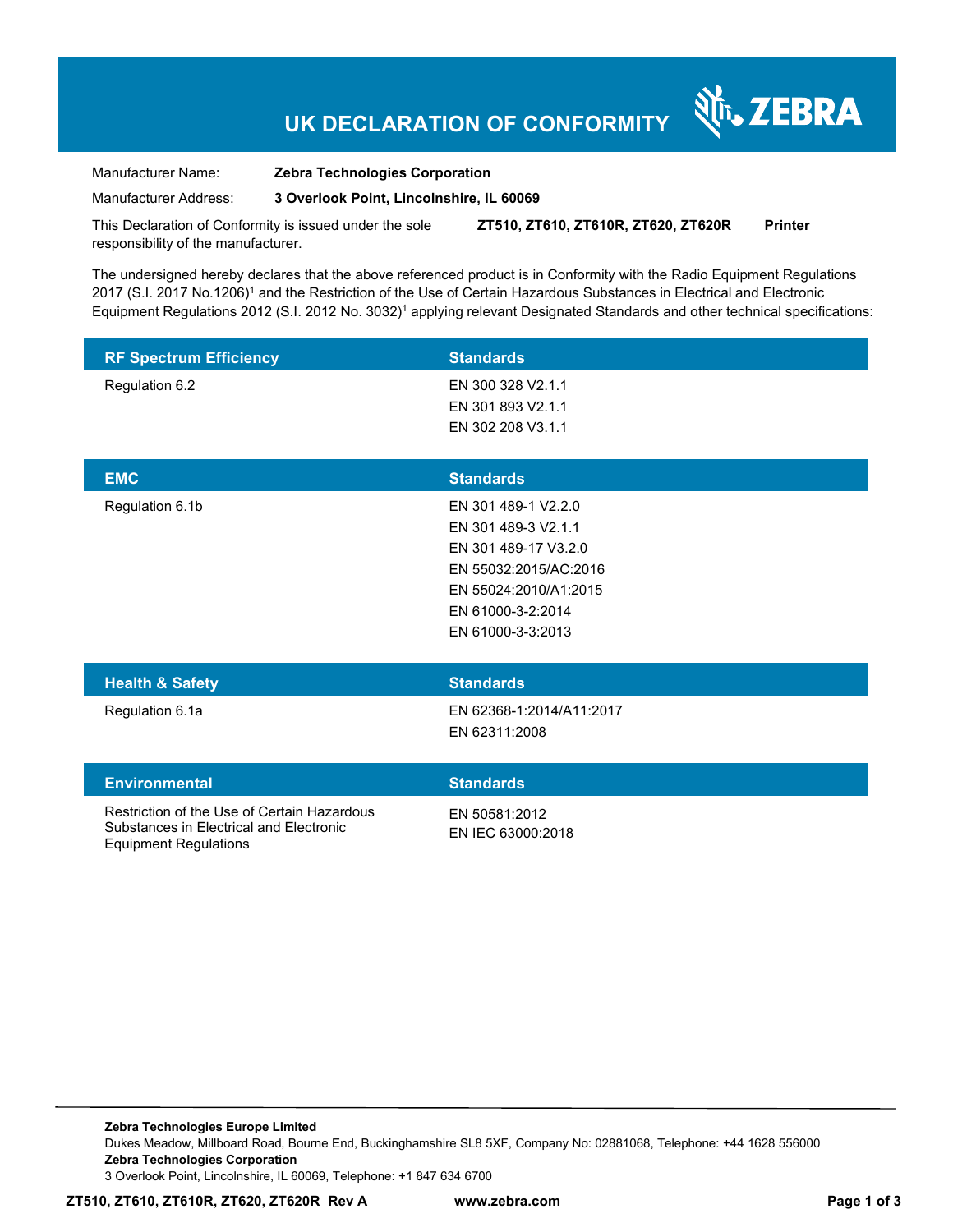# **UK DECLARATION OF CONFORMITY**



With regard to the Radio Equipment Regulations 2017 (S.I. 2017 No.1206)<sup>1</sup>, the conformity assessment procedure referred to in regulation 41(4)(a) and detailed in Schedule 2 has been followed.

 $^{\rm 1}$  As amended by applicable EU withdrawal legislation implemented at the time of issuing this declaration

### **Signed on behalf of Zebra Technologies Corporation**

Cady

*(Authorized Corporate Signature)* Jay Cadiz Rev: A Manager, Compliance Engineering **Date: 9 August 2021 Date: 9 August 2021** Place: Lincolnshire, USA

**Zebra Technologies Europe Limited**  Dukes Meadow, Millboard Road, Bourne End, Buckinghamshire SL8 5XF, Company No: 02881068, Telephone: +44 1628 556000 **Zebra Technologies Corporation**  3 Overlook Point, Lincolnshire, IL 60069, Telephone: +1 847 634 6700